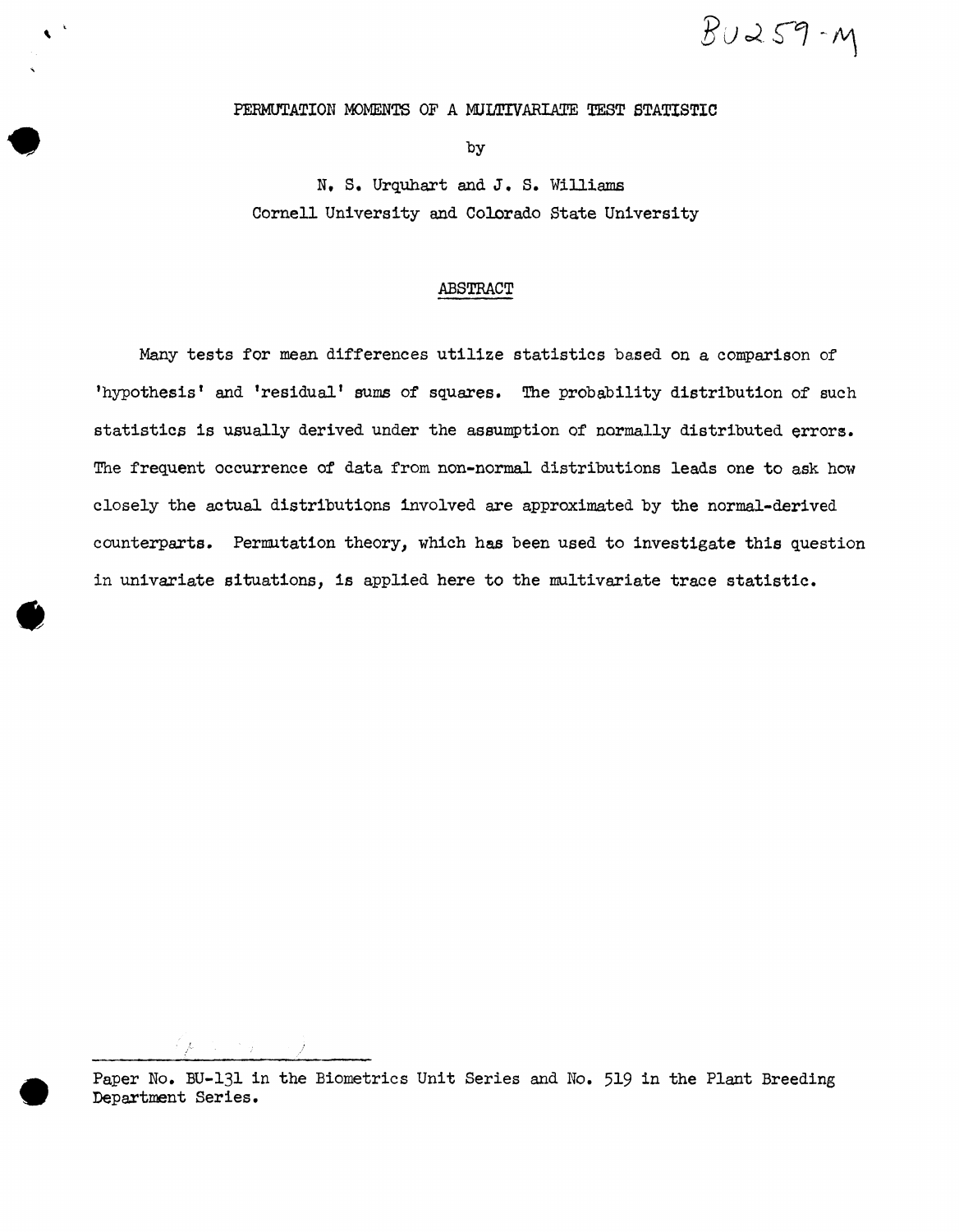### PERMUTATION MOMENTS OF A MULTIVARIATE TEST STATISTIC\*

by

N. s. Urquhart and J. s. Williams Cornell University and Colorado State University

#### Summary

Many tests for mean differences utilize statistics based on a comparison of 'hypothesis' and 'residual' sums of squares. The probability distribution of such statistics is usually derived under the assumption of normally distributed errors. The frequent occurrence of data from non-normal distributions leads one to ask how closely the actual distributions involved are approximated by the normal-derived counterparts. Permutation theory, which has been used to investigate this question in univariate situations, is applied here to the multivariate trace statistic •

### 1. Introduction

•

Fisher (1935) noted that the random assignment of treatments to experimental units, without any distributional assumptions, suffices to provide the distribution for an exact test of significance. Pitman (1937) applied Fisher's idea to the randomized complete block design and was able to show that normal-derived approximations served quite well provided adjustments based on the data were incorporated into the standard analysis. More recently Box and Watson  $(1962)$  considered a univariate multiple regression model from a point of view parallel to Fisher's permutation theory approach. They derived the first two moments of  $W = S_0/(S_0 + S_E)$  $(S_{\Omega})$  and  $S_{\mathbb{R}}$  are the hypothesis and error sums of squares, respectively) and noted the importance of the independent-variable configuration in determining the agree-

<sup>~}</sup> Part of a Ph. D. thesis completed at Colorado State University by the senior author, June 1965. Research supported in part by a grant from the National Institutes of Health.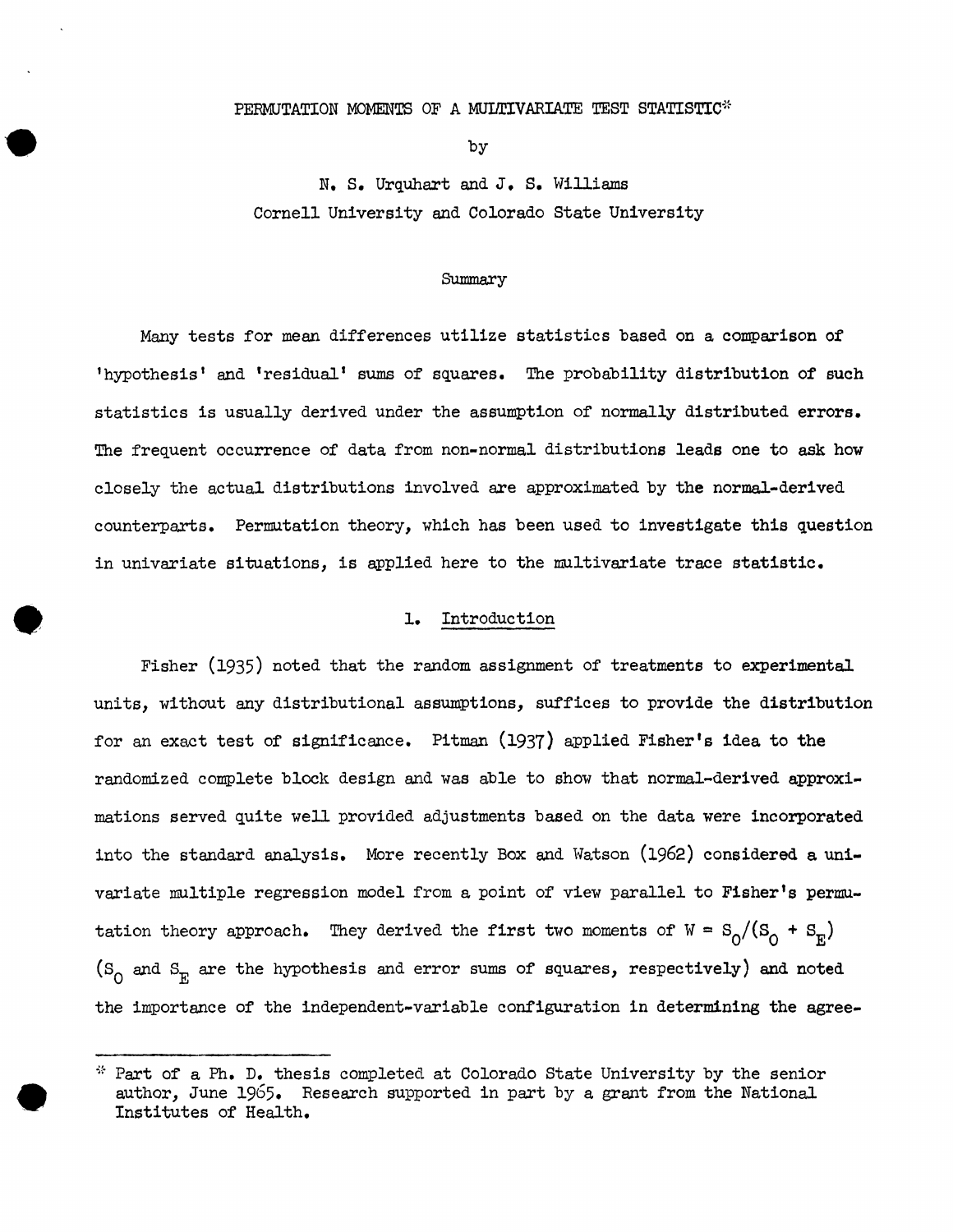ment between the moments derived under permutation theory and under normal theory.

This paper reports a further study of the role of the treatment (independentvariable) matrix,  $X_j$  in determining the agreement between permutation theory and normal theory regression analyses. The development is along the lines of Fisher's concept of an exact permutation test of significance and uses the methods of Pitman and Box and Watson. The model considered here is a generalization of Box and Watson's model to a multivariate response. We consider  $T = tr [M_H (M_H + M_E)^{-1}]$  as a multivariate generalization of the beta-form of the analysis of variance test criterion. The matrices  $\frac{W_H}{E}$  and  $\frac{W_E}{E}$  are the hypothesis and error sums of squares and cross products matrices, respectively. The choice of T over other multivariate generalizations of  $S_0/(S_0 + S_E)$  is justified on bases other than simplicity.

## 2. The Permutation Model

•

Experimenters frequently want to compare the effects of a set of treatments to see if they produce different responses from experimental material. An experiment may be run by allocating t treatments to N experimental units. Treatments may be unrelated, for instance, varieties of sugar beets, in which case there should be more experimental units than treatments. Or the treatments may be related as are the various factor combinations of a factorial experiment. More generally the treatments may represent the application of different levels of several stimuli applied to the experimental units. There is no requirement that they constitute anything like a complete factorial experiment.

All of these situations fit within the framework of a multivariate regression experiment which requires the observation of two matrices  $\underline{Y}(N \times q)$  and  $\underline{X}(N \times p)$ . The responses observed on the  $i^h$  experimental unit for each of q variates are recorded in the i<sup>th</sup> row of Y. These row elements of Y are vector random variables, but a regression experiment requires the values of a number of nonrandom variables

- 2 -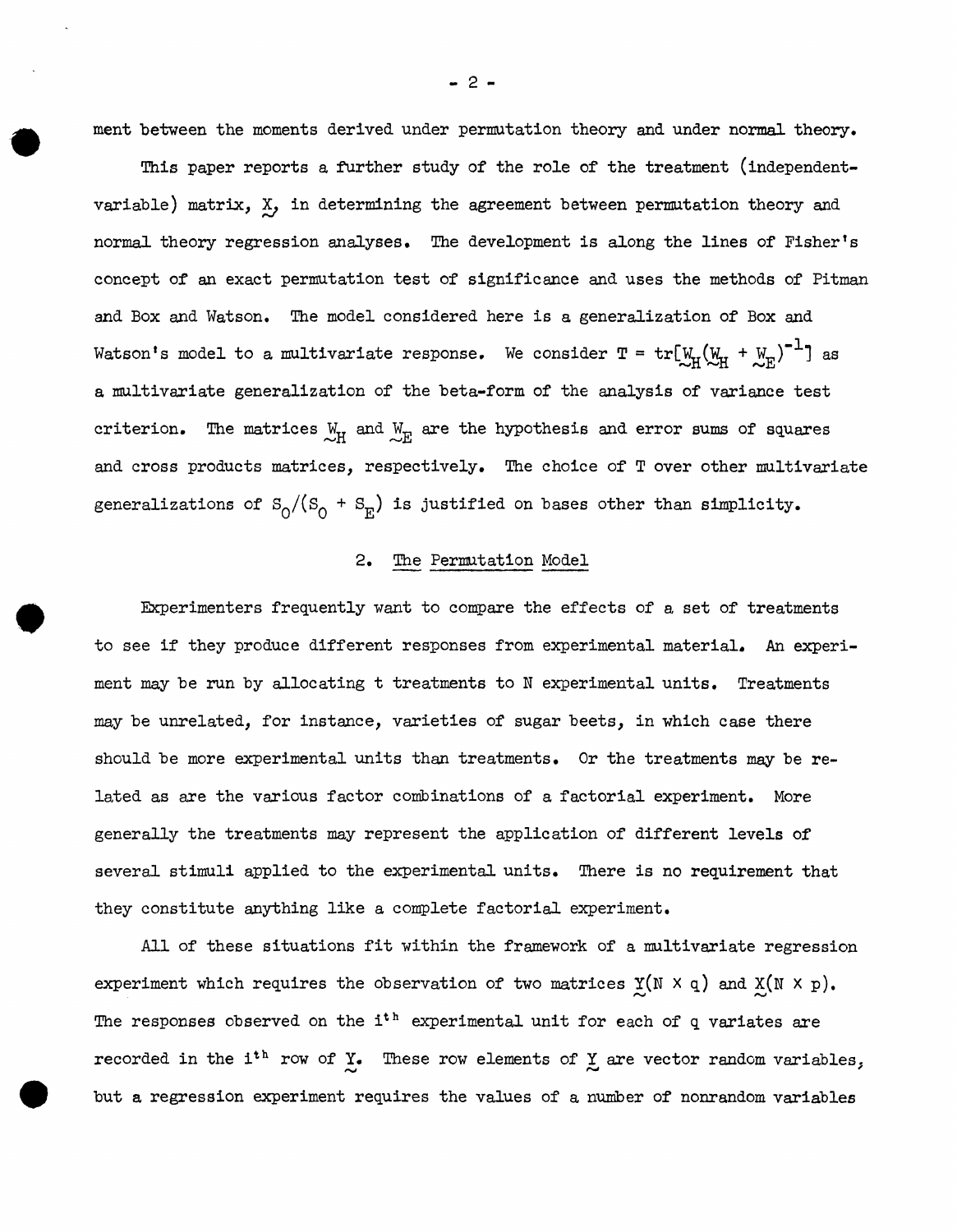associated with each experimental unit. The values of these p variables for the  $i^{th}$  experimental unit are recorded in the  $i^{th}$  row of X. Together, the pair  $(\underline{y}, \underline{x})$ contain the observable information that can be used for statistical purposes.

This type of regression experiment may be regarded from a finite-population viewpoint and permutation theory applied to it. Each row of  $\chi$ , say  $\chi'$ , represents a treatment. Although  $X$  has N rows, only  $t \leq N$  are distinct. Since each of these treatments could be applied to any experimental unit, there are t treatment populations, each of N experimental units, to which inferences can be drawn using permutation theory.

Denote the elements of these populations by  $\frac{y}{\lambda i}$ , i = 1, 2, ..., t,  $j = 1, 2, \cdots$ , N, and let  $\overline{Y}_{1\bullet} = \frac{1}{N} \sum_{j=1}^{N} Y_{1j}$ . The experiment yields a response on each experimental unit for the treatment applied to that unit, Call these responses  $\chi_{i,j}$  where the subscripts indicate that the i<sup>th</sup> treatment was applied to the j<sup>th</sup> experimental unit. The  $\chi_{i,j}$  's are a subset of the  $\chi_{i,j}$  's for which the identity

$$
\underline{y}_{i,j} = \overline{\underline{y}}_1 + (\underline{y}_{i,j} - \overline{\underline{y}}_1) \qquad (2.1)
$$

always holds. The expressions on the right-hand side of (2.1) can be regarded as the sum of treatment and residual effects.

The observed yields are recorded in the matrix  $\mathfrak{X}_p$  where p indexes the permutation of treatments to experimental units. If  $(\overline{Y}_i) = \overline{X}B$  has a solution for  $B_j$ ,<br>we can write

$$
\mathbf{X}_{\mathbf{p}} = \mathbf{X}_{\mathbf{p}} \mathbf{B} + \mathbf{R}_{\mathbf{p}} \tag{2.2}
$$

where  $\mathbb{X}_p$  corresponds to the assignment of treatments to experimental units and is obtainable from  $X$  by row interchanges. This means that  $X_{\text{D}} = \text{PX}$  where  $P(N \times N)$  is a permutation matrix (one element of one in each row and column and all other elements zero),  $f'_e = I$ , and thus  $\frac{X'X}{2P} = \frac{X'P'X}{N} = \frac{X'X}{N}$ . Thus (2.2) can also be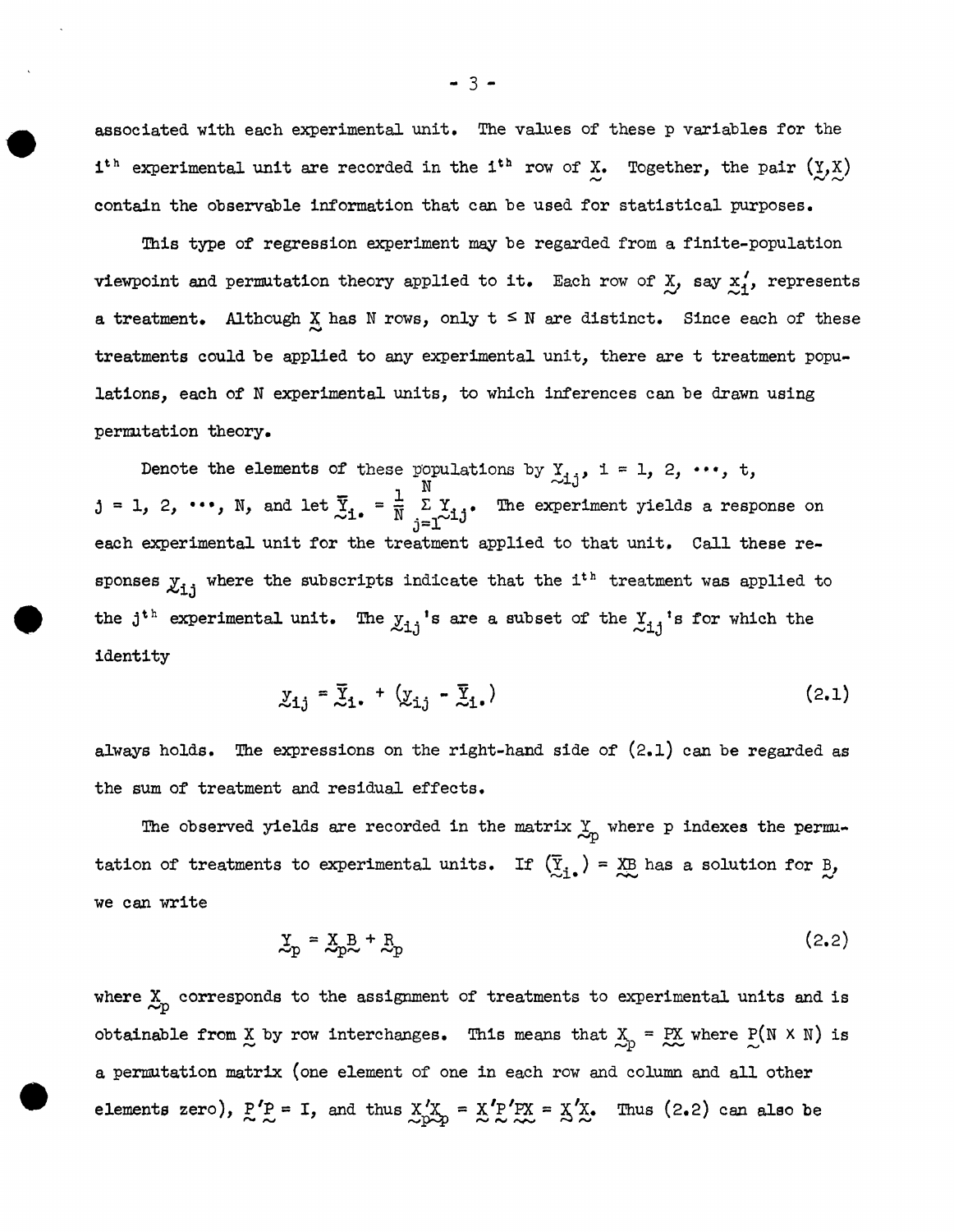written as  $\sum_{p}$  = PXB + R<sub>p</sub>. This shows that if the matrix P is changed and the treatments applied to different experimental units, *lp* represents a different selection of elements from  $\{\sum_{i=1}^s\}.$ 

If  $({\bar{x}}_1, )$  = XB does not have a solution, it is possible to reason heuristically that  $(2.2)$  should still be applicable. The experimenter includes matrix X in the formulation since he feels that it may help explain variation in the values of  $\underline{y}_\bullet$ It could be used in many ways, but the simplest is to hope that some linear combination, say  $XB$ , serves as a prediction for  $Y$ . That is, the relation (2.2) is true, but now  $R_p$  is defined by  $R_p = X_p - X_p B$  rather than by the identity (2.1) and its statistical properties are assumed to depend only slightly on p.

The absence of treatment effects corresponds to  $B = Q_0$ . The class of tests  $\approx$   $\approx$ based on  $\mathcal{L}_H = \chi' \chi(\chi' \chi) \chi' \chi$  ( $(\chi' \chi)'$  is the generalized inverse of  $\chi' \chi$ ) and I,  $\mathbb{E}_{\mathbf{E}} = \mathbb{X}'\mathbb{X} - \mathbb{X}_{\mathbf{H}}$  should possess a minimal element of sensitivity to deviations from  $H_0: \mathbb{R} = \mathbb{Q}$ . We consider the statistic

$$
\mathbf{T} = \text{tr}[\mathbf{W}_{\text{H}}(\mathbf{W}_{\text{H}} + \mathbf{W}_{\text{E}})^{-1}] = \text{tr}[\mathbf{Y}'\mathbf{X}(\mathbf{X}'\mathbf{X})^{\top}\mathbf{X}'\mathbf{Y}(\mathbf{Y}'\mathbf{Y})^{-1}] = \text{tr}[\mathbf{X}(\mathbf{X}'\mathbf{X})^{\top}\mathbf{X}'\mathbf{Y}(\mathbf{Y}'\mathbf{X})^{\top}\mathbf{X}']
$$
 (2.3)

as a potentially robust candidate for a test of  $H_0$ :  $B = 0$ . In the last form of  $(2.3)$ ,  $\chi$  and  $\chi$  occur in a symmetric fashion in T. This symmetry forms the basis for our subsequent discussion of how normality of  $X$  can substitute for normality of  $\chi$  and of the potentially robust character of T relative to other statistics based on  $W_H$  and  $W_H$ .

In the proposed absence of treatment effects upon which significance is calculated, the observed yields constitute a uniformity trial;  $\{\underline{y}_{1,j}\} = \{\underline{y}_{2,j}\} = \cdots = \{\underline{y}_{t,j}\}$  for all j so that all of the  $\underline{y}_p$  are the same. The observed association of treatments with experimental units (and consequently with responses) manifests only the random assignment of treatments to experimental units. Each other association (allowable by the randomization scheme) of treat.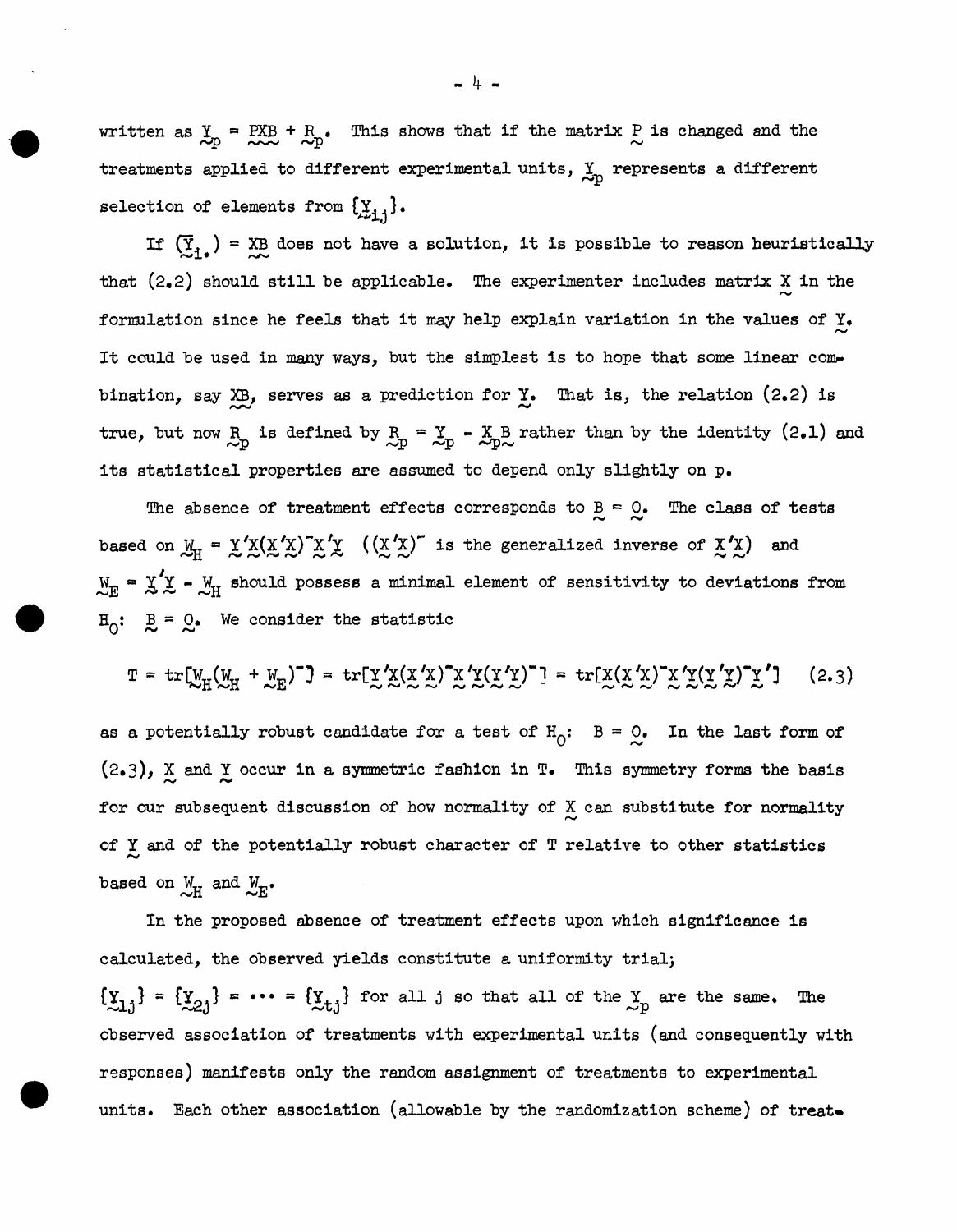menta with experimental units is equally probable, and no more meaningful than that observed. This we emphasize here by noting that the description of the null situation under consideration is that  $\frac{B}{C}$  is such that  $\frac{Y}{C} = \frac{PXB}{C} + \frac{R}{C}$  for all permissible permutations  $(P)$  of the treatment labels.

The randomness in the value assumed by T (or any other statistic based on X and Y) is a consequence of the random assignment of treatments to experimental units. Given  $Y$  and  $X$ , the probability distribution of  $T$ , or certain properties of this distribution, e.g. its mean and variance, can be evaluated by recourse to the original source of the randomness in T, namely that inherent in the random assignment of treatments to experimental units. Extensive calculations are required for evaluating the permutation distribution of T. Following Pitman (1937) we approximate the permutation distribution by a beta distribution with the same first two moments.

## 3· The Permutation Moments of T

The mean and variance of T when there is no treatment effect, i.e.  $B = Q$ , are evaluated by averaging the values of  $T$  and  $T^2$  for each possible association of treatments with experimental units. The various associations of treatments with experimental units is effected by interchanging rows of the X matrix. This can be accomplished algebraically by replacing X in T by PX. Thus the randomness in T lies in the permissible variation of  $P$ . An examination of  $(2.3)$  shows that the permutation matrix can be grouped with  $X$  or with  $Y$ . It is more convenient in developing the moments of T to group it with Y, i.e. leave the rows of X fixed and permute the rows of Y.  $\tilde{\sim}$ 

Notation will be simplified if we write  $M = \underline{X}(\underline{X}'\underline{X})^T \underline{X}'$ ,  $Q'Q = (\underline{Y}'\underline{Y})^T$ , where  $Q'$  is q  $\times$  b,  $b$  = rank ( $\underline{Y}$ ), and let  $\underline{Z} = (\underline{z}_1, ..., \underline{z}_b) = \underline{YQ}'$ . Then  $\underline{ZZ}' = \underline{Y(X'X)''Y}$ and  $Z'Z = (z'_{r\sim s}) = I_0$ . Without loss of generality for statistical purposes, we

 $-5 -$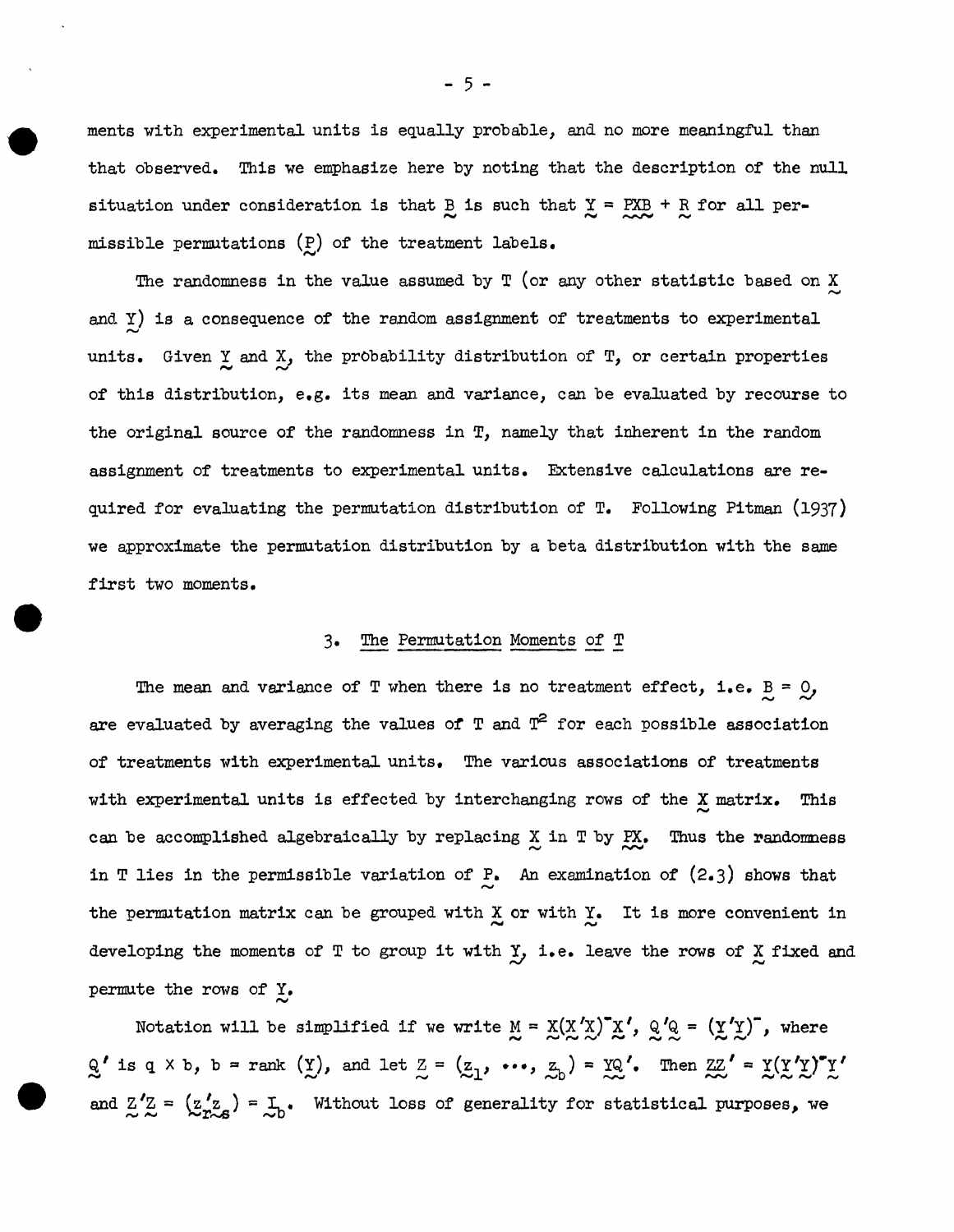assume that all variates are corrected for variate means, that is, that  $j'Z = 0$ and  $j'x = 0$ . The statistic T is now written as

$$
T = tr[(\underline{Y}'\underline{M}\underline{Y})(\underline{Y}'\underline{Y})^{\top}] = tr[\underline{Z}'\underline{M}\underline{Z}]
$$
  
\n
$$
= tr[\underline{M}\underline{Z}\underline{Y}'] = \sum_{s=1}^{b} tr[\underline{M}\underline{Z}_{s}\underline{Z}'_{s}] = \sum_{s=1}^{b} \underline{Z}'_{s}\underline{M}\underline{Z}_{s}.
$$
 (3.1)

$$
3.1. \quad E_p(T)
$$

The expectation of T over its permutation distribution requires only the evaluation of  $E_p(z, z')$ . Since each diagonal position of  $z, z'$  will be occupied by a specific  $z_{\text{si}}^2(N-1)$ ! times in the *N*! permutations of the rows of  $z_{\text{si}}$ ,

$$
E(a \text{ diagonal element of } z_{s \wedge s}^{z'}) = \frac{(N-1)!}{N!} \sum_{i=1}^{N} z_{si}^{2} = \frac{1}{N} z_{s \wedge s}^{z} = \frac{1}{N}.
$$

Likewise,

$$
E(an \text{ of } t\text{-diagonal element of } \underset{\sim}{z_{s}} z') = \frac{(N-2)!}{N!} \sum_{i \neq j} z_{si} z_{sj} = \frac{1}{N(N-1)} [(\Sigma z_{si})^2 - \Sigma z_{si}^2]
$$

$$
= -\frac{1}{N(N-1)}.
$$

Combining the above,

$$
E(\underline{z}_{S\stackrel{\sim}{\sim}S}) = \frac{1}{N} \underline{1}_N - \frac{1}{N(N-1)} (\underline{J} - \underline{1}) = \frac{1}{N-1} (\underline{1} - \frac{1}{N} \underline{J})
$$

and thus

$$
E_p(T) = \sum_{S} tr[ME_p(z_{S}z')] = \frac{b}{N-1} tr[M] - \frac{b}{N(N-1)} tr[MJ] = \frac{ab}{N-1},
$$
 (3.2)

where  $a = \text{tr}[M] = \text{rank } (X)$ . It should be noted here that in the full rank re-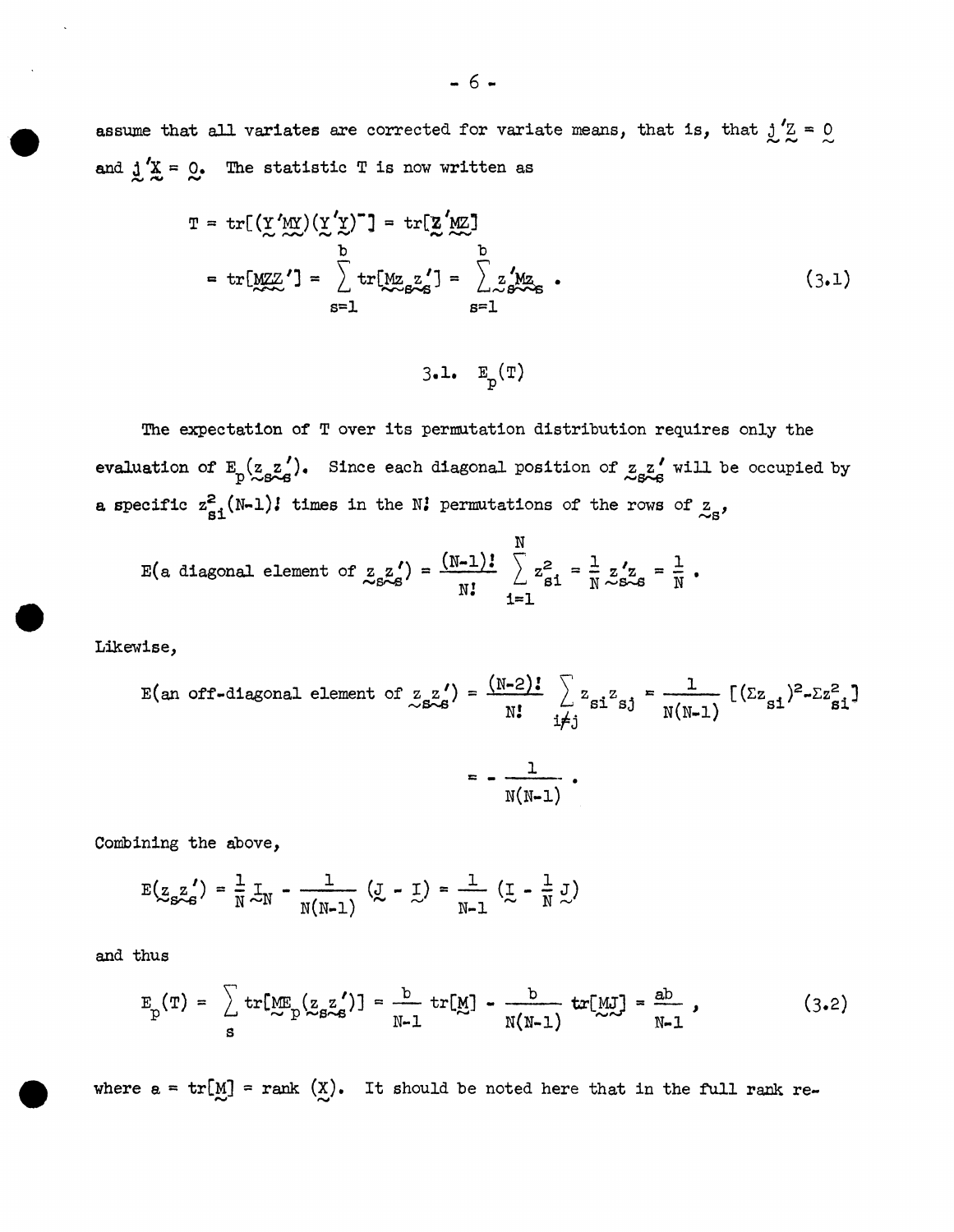gression case,  $a = p$  and with sufficient observations  $b = q$ . When  $q = 1$ , this result agrees with that of Box and Watson (1962).

$$
3.2. \quad \text{Var}_p(\mathbf{T})
$$

The first step in deriving the permutation variance of T, Var<sub>p</sub>(T), is to expand it in terms of variances and covariances of the variate components from  $(3.1):$ 

$$
Var_{p}(T) = \sum_{s=1}^{b} Var_{p}(\underset{s \neq t}{\sum_{s \sim s}}) + \sum_{s \neq t} Cov_{p}(\underset{s \sim s}{\sum_{s \sim s}}) = \underset{s \neq t}{\sum_{s \sim t}}). \qquad (3.3)
$$

The variance terms in the first sum can be derived simply from results given by Box and Watson (1962). They obtained  $Var_p(z'_{Mz})$  when  $M = X(X'_{X})^{-1}X'$ , i.e. when X was full rank. They used only the relations  $Mj = 0$ ,  $M^2 = M$ , and  $tr[M] = p$  in their argument. Since here we have  $Mj = 0$ ,  $M^2 = M$  and  $tr[M] = a$ , their result is applicable to  $Var_p(z'_{X_{\mathcal{A}}}')$  for  $s = 1, 2, \cdots$ , b with p replaced by a:

$$
Var_{p}(\mathbf{z}_{S\sim S}^{'MZ}) = \frac{2a(N-1-a)}{(N+1)(N-1)^{2}} + k_{\mu}^{S} \left[ g - \frac{a(a+2)(N-1)}{N(N+1)} \right],
$$
\n(3.4)

Following through details similar to Box and Watson's, we get

$$
Cov_{p}(z_{s\sim s}^{\prime}Mz, z_{t\sim t}^{\prime} ) = -\frac{2a(N-1-a)}{(N+1)(N-1)^{2}(N-2)} + k_{22}^{st} \left[ g - \frac{a(a+2)(N-1)}{N(N+1)} \right].
$$
 (3.5)

In (3.4) and (3.5), g is the sum of squares of the diagonal elements of  $M$  and  $\mathbf{g}_{\mu}^{\mathbf{g}}$  and  $\kappa_{22}^{\mathbf{st}}$  are multivariable generalizations of Fisher's k statistics as given by Kendall and Stewart (1963). Subsequently the bracketed expression in (3.5) will be denoted by u.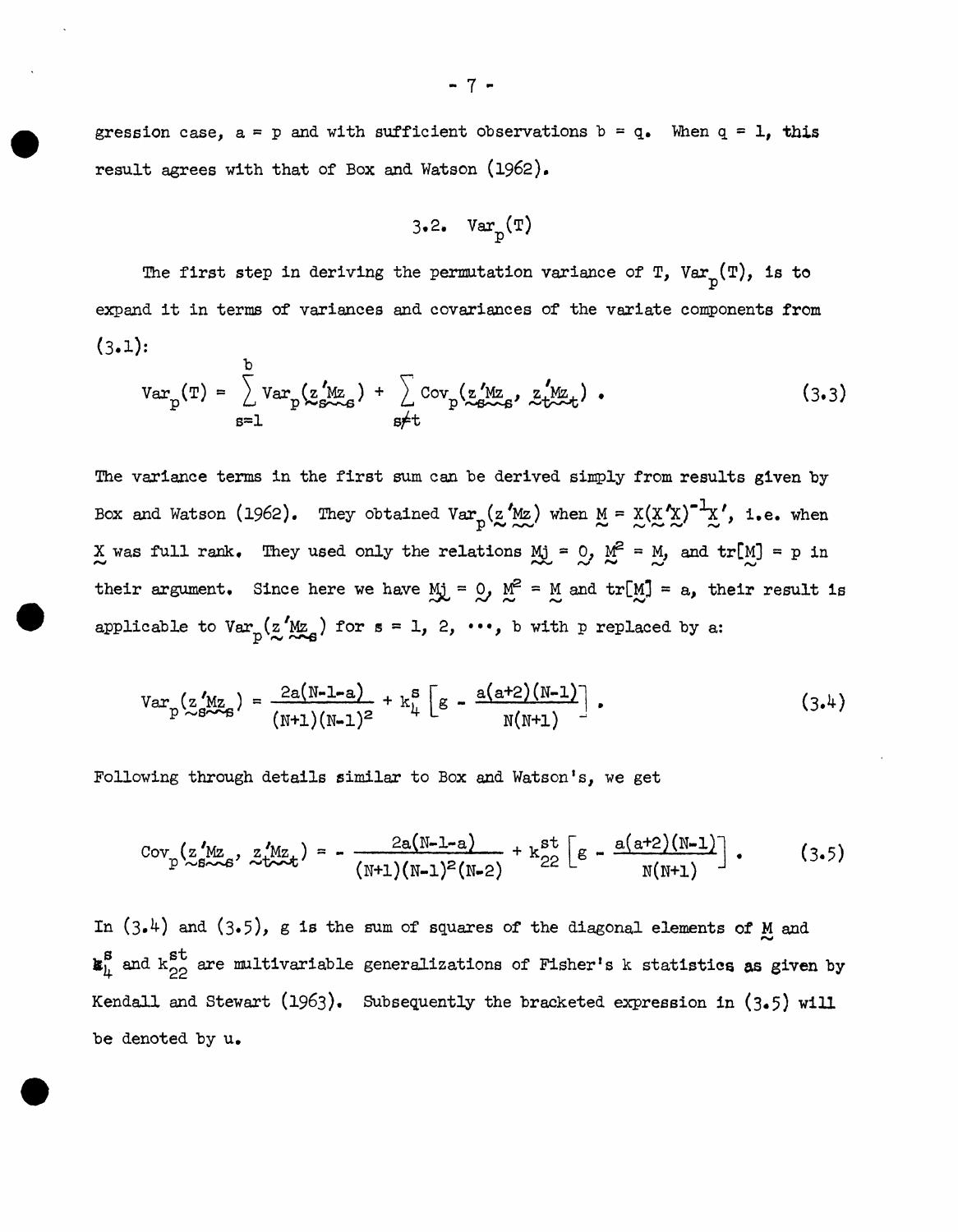Combining  $(3.4)$  and  $(3.5)$ ,

$$
6 - 8 - 8
$$
  
Combining (3.4) and (3.5),  

$$
Var_{p}(T) = \frac{2ab(N-1-a)(N-1-b)}{(N+1)(N-1)^{2}(N-2)} + u \left[ \sum_{g} k_{\mu}^{g} + \sum_{g \neq t} k_{22}^{g} \right],
$$

and setting the bracketed term equal to K gives

$$
Var_{p}(T) = \frac{2ab(N-L-a)(N-L-b)}{(N+1)(N-1)^{2}(N-2)} + uK
$$
 (3.6)

Except for a multiplier, u and K are the same function of the matrices  $\frac{X}{\sim}$  and  $\frac{Y}{\sim}$ respectively, i.e.  $uK = cf(\underline{X})f(\underline{Y})$ .

# 4. Approximate Distribution of T

If we define D by

$$
\frac{2ab(N-1-a)(N-1-b)}{(N+1)(N-1)^2(N-2)} D = uK , \qquad (4.1)
$$

equation (3.6) can be written as

$$
Var_{p}(T) = (1+D) \frac{2ab(N-1-a)(N-1-b)}{(N+1)(N-1)^{2}(N-2)}
$$
 (4.2)

Two-moment agreement between the permutation distribution of T and the beta distribution

$$
\frac{x^{m-1} (1-x)^{n-1}}{B(m,n)}, \quad 0 \leq x \leq 1,
$$

is obtained for  $m = \delta a$ ,  $n = \delta(N-1-a)$  by setting

$$
\delta = \frac{(Nb-2)(N-1) - 2D(N-b-1)}{2(N-1)(N-b-1)(1+D)}.
$$
\n(4.3)

This beta distribution is the normal theory distribution of  $T$  for a or  $b = 1$  and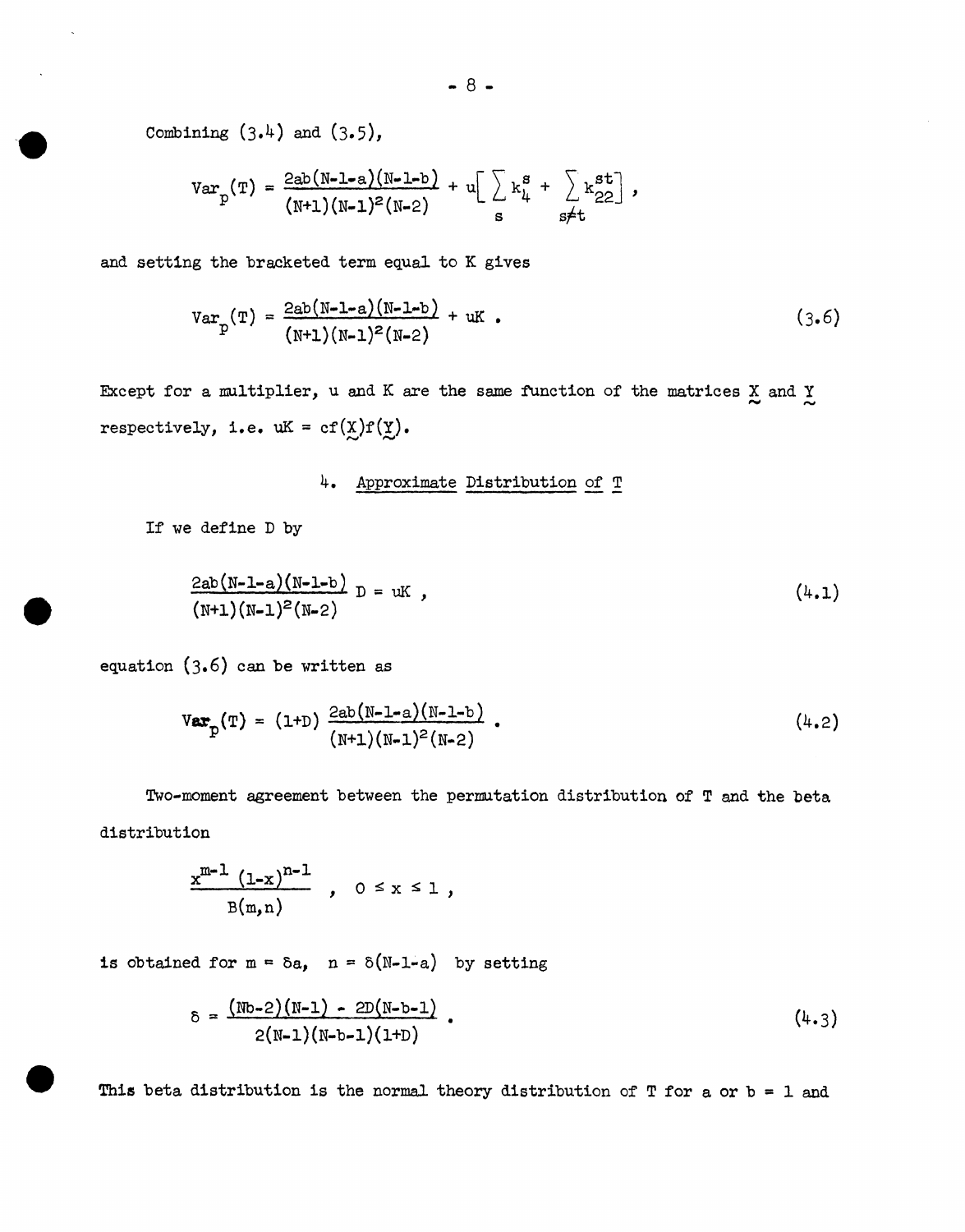$D = 0$ . For  $D = 0$  and p and q both at least two, this beta distribution is essentially the approximation to the normal theory distribution of T suggested by Pillai (1955). The variance form  $(4.2)$  and the adjustment factor  $(4.3)$  are multivariate generalizations of the corresponding quantities from Box and Watson (1962).

The permutation theory and normal theory distributions will thus be approximated by the same distribution whenever  $D = 0$ . This will happen if either u or K is zero. Box and Watson show that u can be represented as a sum of standardized fourth order k-statistics of the same form as K. If either  $\underline{X}$  or  $\underline{Y}$  were normal conditional upon the other, then  $E(D) = 0$ .

Thus if either K or u is near zero, the usual normal theory should provide a reasonable approximation to permutation theory. The statistic K can be zero by every element being zero (which is their expected value under normal theory). Or the various addends of K can be cancelling positive and negative values. This says the net kurtosis of all the variates is zero. Contrast this to univariate analysis where with a single variable, an analogous phenomenon does not exist.

If there is reason to suspect that K will not be close to zero, then instead X can be chosen to make  $u = 0$ . The beta form of Hotelling's  $T^2$  test for the difference between two multivariate means can serve as an illustration of this point. If the first sample mean is based on  $n_1$  observations and the second on  $n_2$ , we can take

$$
\sum_{\alpha} = \begin{bmatrix} j_{n_1} & 0 \\ 0 & j_{n_2} \end{bmatrix} - \frac{1}{N} j_N (n_1, n_2) = \frac{1}{N} \begin{bmatrix} n_2 j_{n_1} & -n_2 j_{n_1} \\ 0 & n_1 j_{n_2} \end{bmatrix}
$$

The statistic u is then a constant times  $N^2+N - 6n_1n_2$ . If  $n_1$  is taken to be larger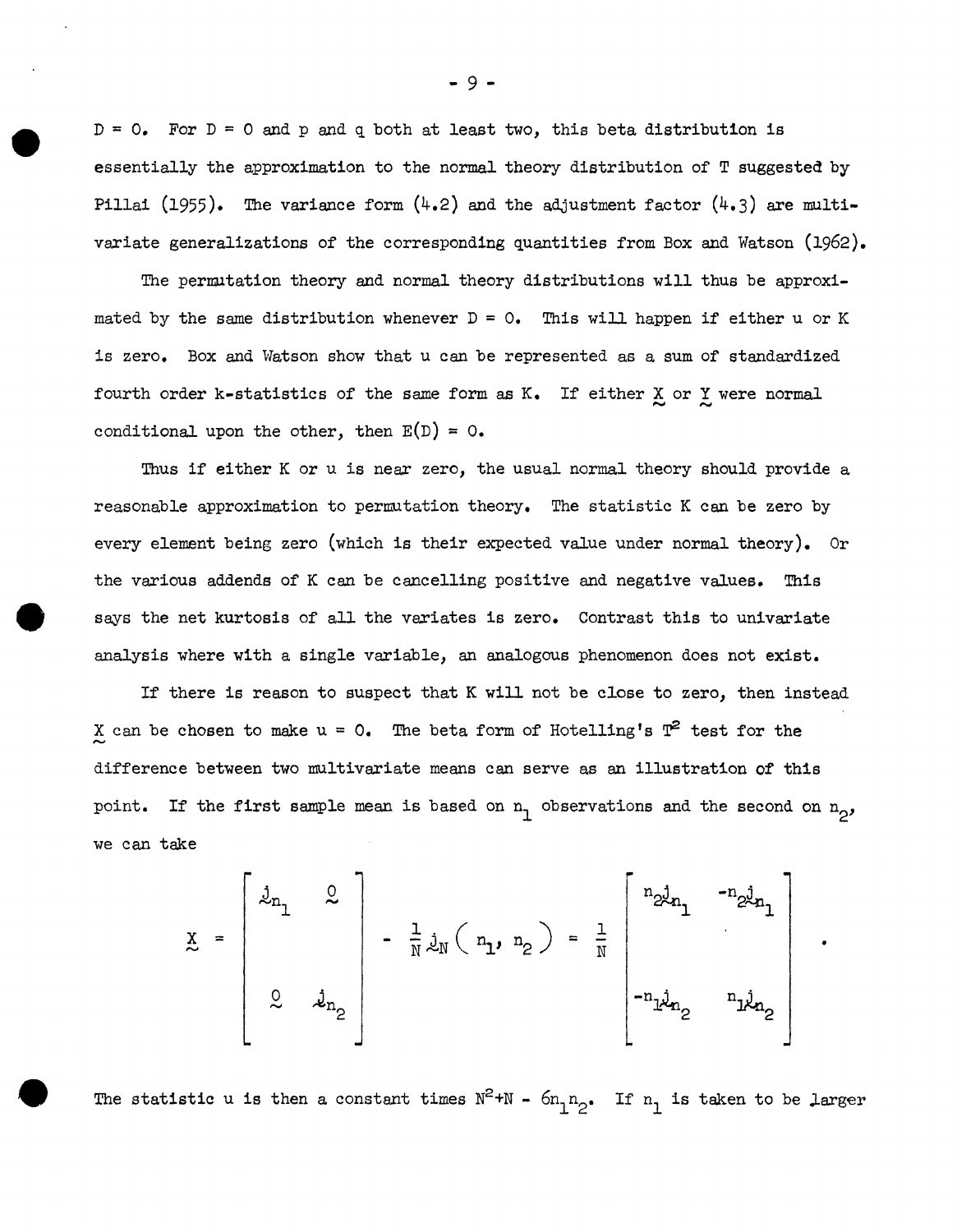than  $n_2$ , then  $N^2+N$  -  $6n_1n_2 = 0$  when approximately  $n_1 = 3.7n_2 - 1$ .

Thus the normal theory distribution of T should provide a satisfactory approximation to the permutation distribution of T whenever

- i. The distribution of  $X$  for any  $X$  is normal
- ii. The distribution of X for any Y is normal.<br>iii. The responses Y give K = 0
- The responses  $\underline{Y}$  give  $K = 0$
- iv. The regressors  $X$  give  $u = 0$ .  $\ddot{\sim}$

Otherwise the approximate beta from  $(4.3)$  should be used.

## 5· Discussion

We wish to make two basic points concerning approximations to the percentiles of the permutation distribution of  $T<sub>•</sub>$  The first concerns the nature of the  $sig$ nificance distribution of T when the null hypothesis does not hold and the degree to which this distribution can be approximated with the distribution derived under normal theory. The second is to identify a characteristic of T which separates it from other multivariate test statistics as a likely prospect for a robust test statistic.

We feel that our first point is frequently missed by those who try to equate significance and test of hypothesis procedures. Even when the null hypothesis fails and perhaps as well the primary alternative in mind, significance is calculated from the permutation distribution of the observed response. However, power, the salient value one calculates in the test of hypothesis approach, is derived from a set of outcomes which characterize the alternative and cannot be constructed from the observed data. The difference between these stands out well in the example of the comparison of two treatment means from samples of equal size when a strictly additive model holds. If  $\mathbf{y}_j$ ,  $j = 1, 2, \cdots$ , 2n, is the response vector of the jth experimental unit in the absence of any treatment and if the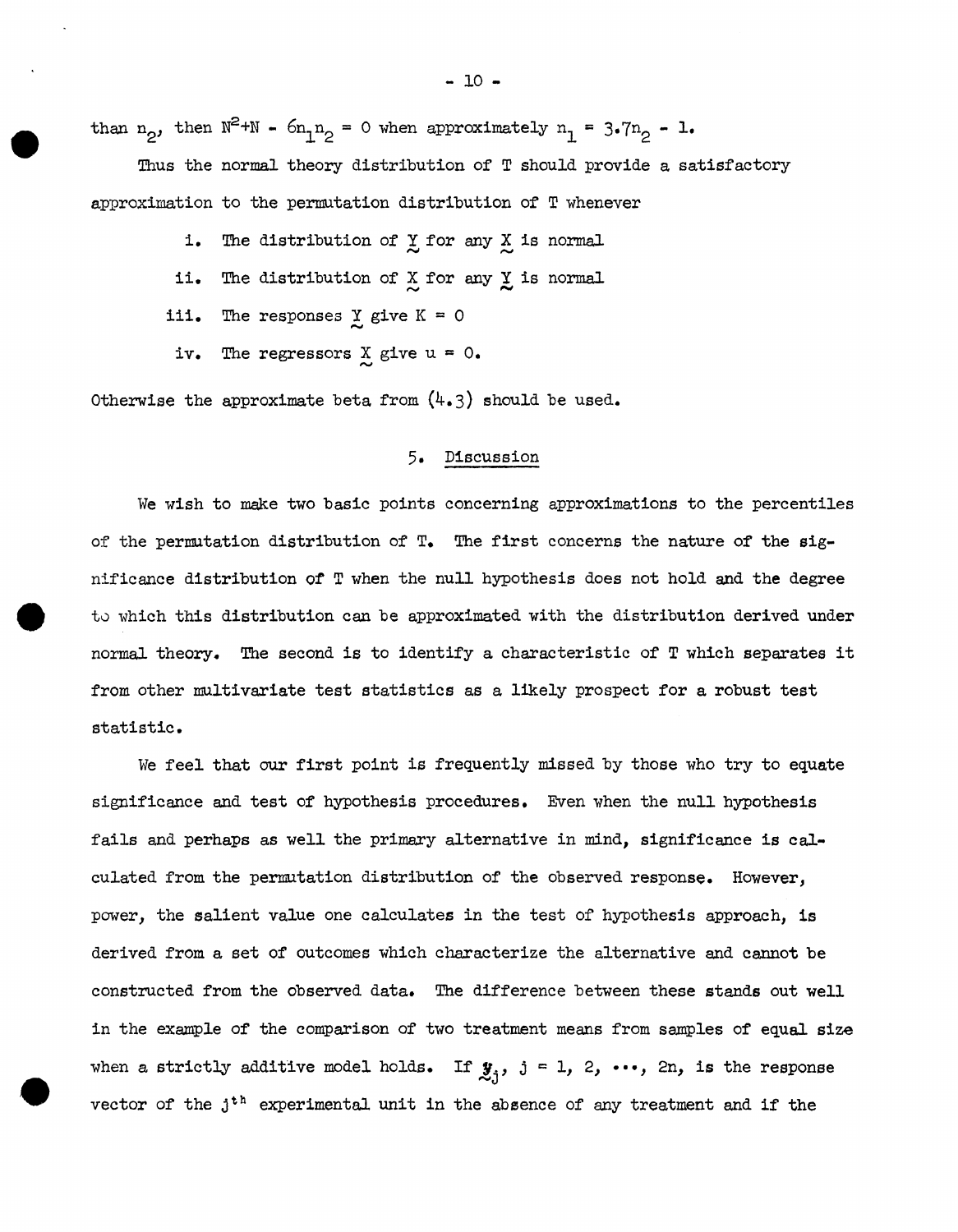differential treatment effect is  $2t$ , the power of a mean-difference test is obtained from the set of  $\binom{2n}{n}$  differences

$$
\frac{1}{n} \Big( \sum_{j=1}^{2n} y_{rj} - \sum_{j=1}^{2n} y_{rj} \Big) + 2y, \quad j \neq j', \quad r = 1, 2, \cdots, \ {2n \choose n}.
$$

Significance of the same statistic is calculated from the set of  $\binom{2n}{n}$  differences  $\frac{1}{n} \Big( \sum_{i=1}^{2n} x_{rj} \Big)$  j=l

where  $m_{\tilde{r}}$  is the number of units receiving treatment 1 which are called just that in the  $r^{t h}$  permutation of labels to the observed responses;  $m_{\tilde{T}} = n$  only for the observed configuration.

The Neyman-Pearson alternative population and the significance population obviously are different. How well the first of these is approximated by a normal array depends on normal properties of the permuted residual mean differences. Whatever normal characteristic these have are carried over and enhanced in the significance population by the contributions from the distribution of  $(2m_{\rm p}-n)/n$ since for large n this scaled binomial is well approximated by the normal.

The importance of this type of distinction lies in a precise evaluation of significance when the null hypothesis is not true and the mode of treatment response is not strictly additive. The form of the power population then is unknown while the significance population still is completely specified. In order for percentiles calculated from a normal-derived distribution to serve as an adequate approximation for significance probabilities, it is necessary that the test statistic have some normal-derived sampling characteristics whether or not the null hypothesis is true. The act of randomization by itself does not introduce these.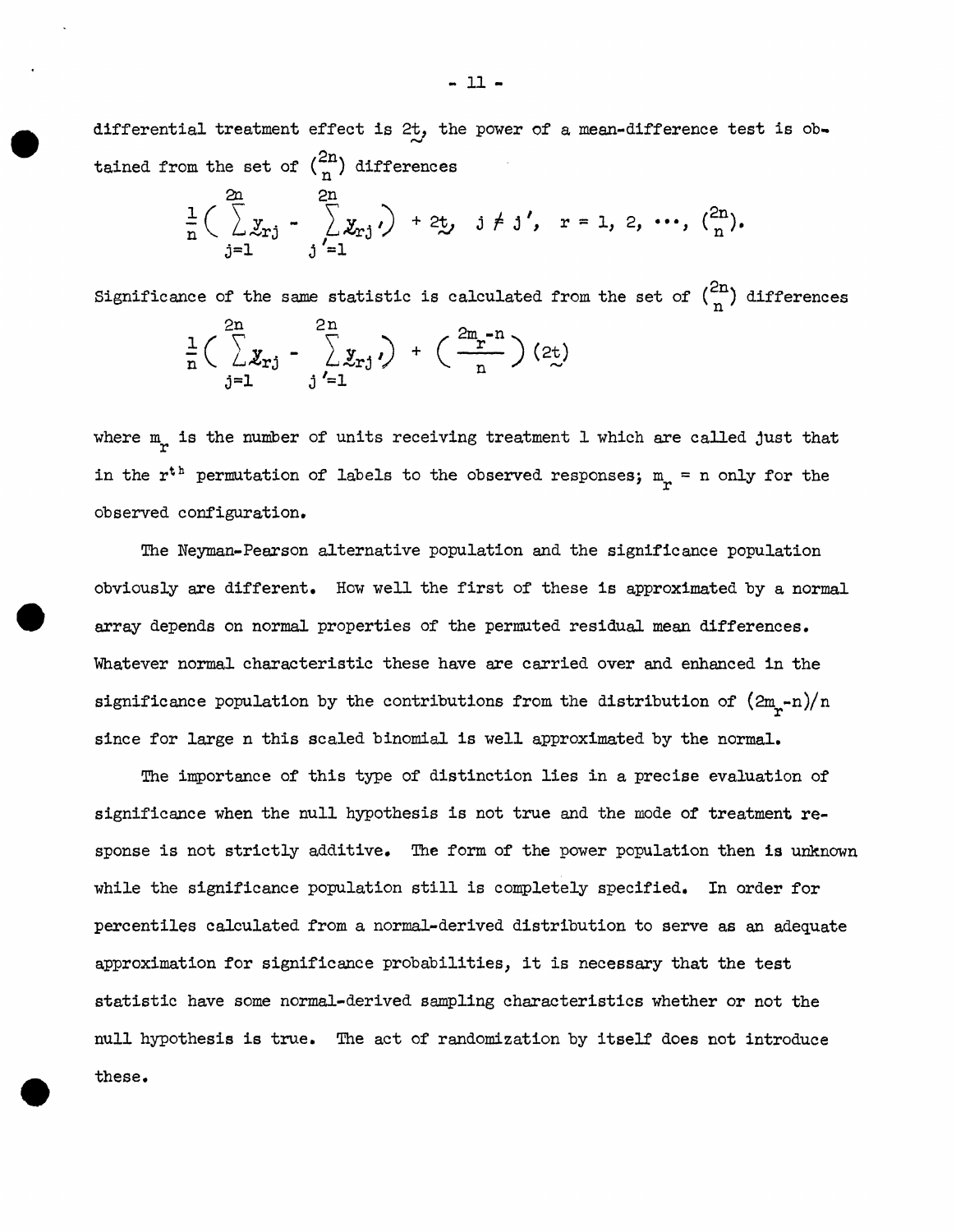Normal-type properties can be introduced into the distribution of the test statistic either by "nature" through the responses from the sampling units or through the choice of the experimental design. Yates (1964) has endorsed Fisher's view (1935) that the former is the source on which we rely for normality. Nor would one be inclined to look any further when the observed response is an average of responses on several experimental entities drawn randomly from some large population. It is at the other extreme of experimental types, when the units form the whole population to which inference can be made, when they are contiguous in blocks, and when the effect of treatments is a marked stratification of the response, that we feel one may question the normal-derived approximations to the permutation distribution percentiles. This is particularly true and important to consider when treatments convey a strong effect. When the latter is the case, there are three avenues open for solving the inference problem.

(1) One may approximate the distribution of standardized, quadratic, test statistics with the beta distribution where the first two moments agree with those of the permutation distribution. The justification for this rests largely on the study by Pitman (1937) and a scattering of empirical verifications. The results are quite good for a univariate response and the only extension for a multivariate response (a paired Hotelling's  $T^2$  test) which was investigated up to four moments by Arnold (1964), appears to justify the procedure.

(2) One may evaluate the significance of the observed outcome from the permutation distribution. Complete enumeration is possible only for very small numbers of experimental units. Monte Carlo approximations will handle somewhat larger types of experiments, but really large numbers and many restrictions appear at the present to be out of hand for enumeration or sampling techniques.

(3) For test statistics in which the only permutation-variable elements arise from the product  $\chi' \chi$ , a permutation of the association,  $\chi' P' \chi$ , is achieved

- 12-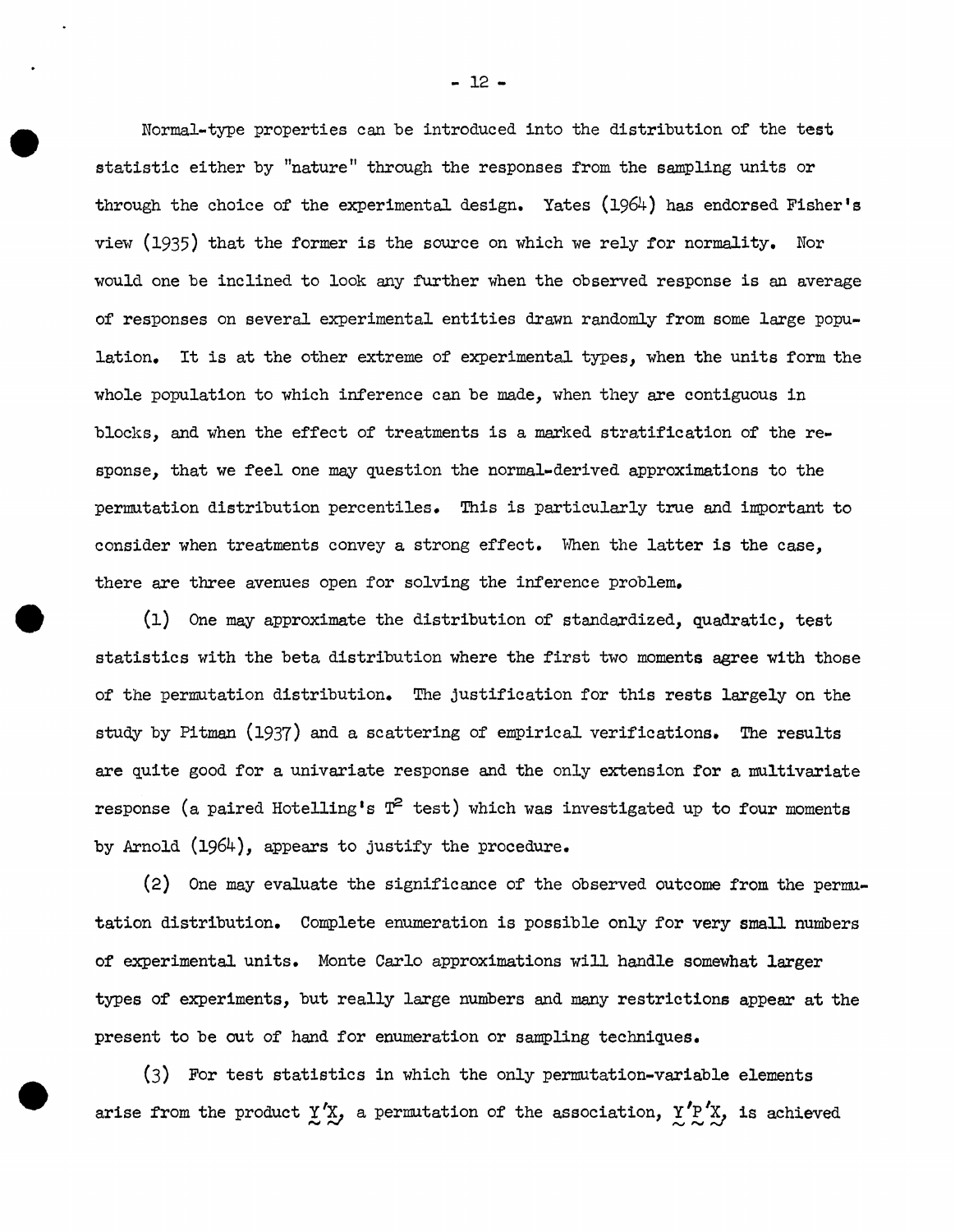either by permuting the rows of  $\chi$  or the rows of  $\chi$ . The rows of  $\chi$  can be chosen to approximate a normal distribution to a given degree in a discrete manner. When there are a distinct row vectors in  $X$  then one may choose these to fit the cumulants or k-statistics of  $\chi$  up to the a<sup>th</sup> order with those of the normal. This method works very well when p is small, say 2, and the range of the rows of X is not restricted. It does so however at the expense of efficient use of estimation resources when the mean response has a known polynomial form. It may be possible to use this approach in experiments of blocked treatment plans. If the loss in sensitivity compared to a well balanced design is nominal, such designs would be valuable in those situations where a fine degree of approximation to the distribution of the design responses is needed. We are now investigating these problems.

In the realm of questions about a good test statistic for the multivariate analysis of variance we are inclined to rely on the leading statement in (3) to justify the choice of T. The statistics which have so far received considerable attention,

$$
\lambda = | \underline{y} - \underline{y}' \underline{x} (\underline{x}' \underline{x})^{-1} \underline{x}' \underline{y} (\underline{y}' \underline{y})^{-1} |
$$
  
\n
$$
T_0^2 = \text{tr} \{ [\underline{y}' \underline{x} (\underline{x}' \underline{x})^{-1} \underline{x}' \underline{y}] [\underline{y}' (\underline{y} - \underline{x} (\underline{x}' \underline{x})^{-1} \underline{x}) \underline{y}]^{-1} \}
$$
  
\nc = max ch \{ [\underline{y}' \underline{x} (\underline{x}' \underline{x})^{-1} \underline{x}' \underline{y}] [\underline{y}' (\underline{y} - \underline{x} (\underline{x}' \underline{x})^{-1} \underline{x}') \underline{y}]^{-1} \}  
\n
$$
T = \text{tr} [\underline{y}' \underline{x} (\underline{x}' \underline{x})^{-1} \underline{x}' \underline{y} (\underline{y}' \underline{y})^{-1} ]
$$

all vary under randomization according to the manner in which the product  $\chi' \chi$ varies. Because  $\chi'$  and  $\chi'$  do not vary, e.g.  $\chi'$   $\chi'$   $\chi'$  =  $\chi'$   $\chi$ , the elements of the inverse matrices in T and  $\lambda$  do not vary while those in  $T_{\bigodot}^2$  and c do. The point in favor of  $T$  is that it is the only statistic which is quadratic in the elements of